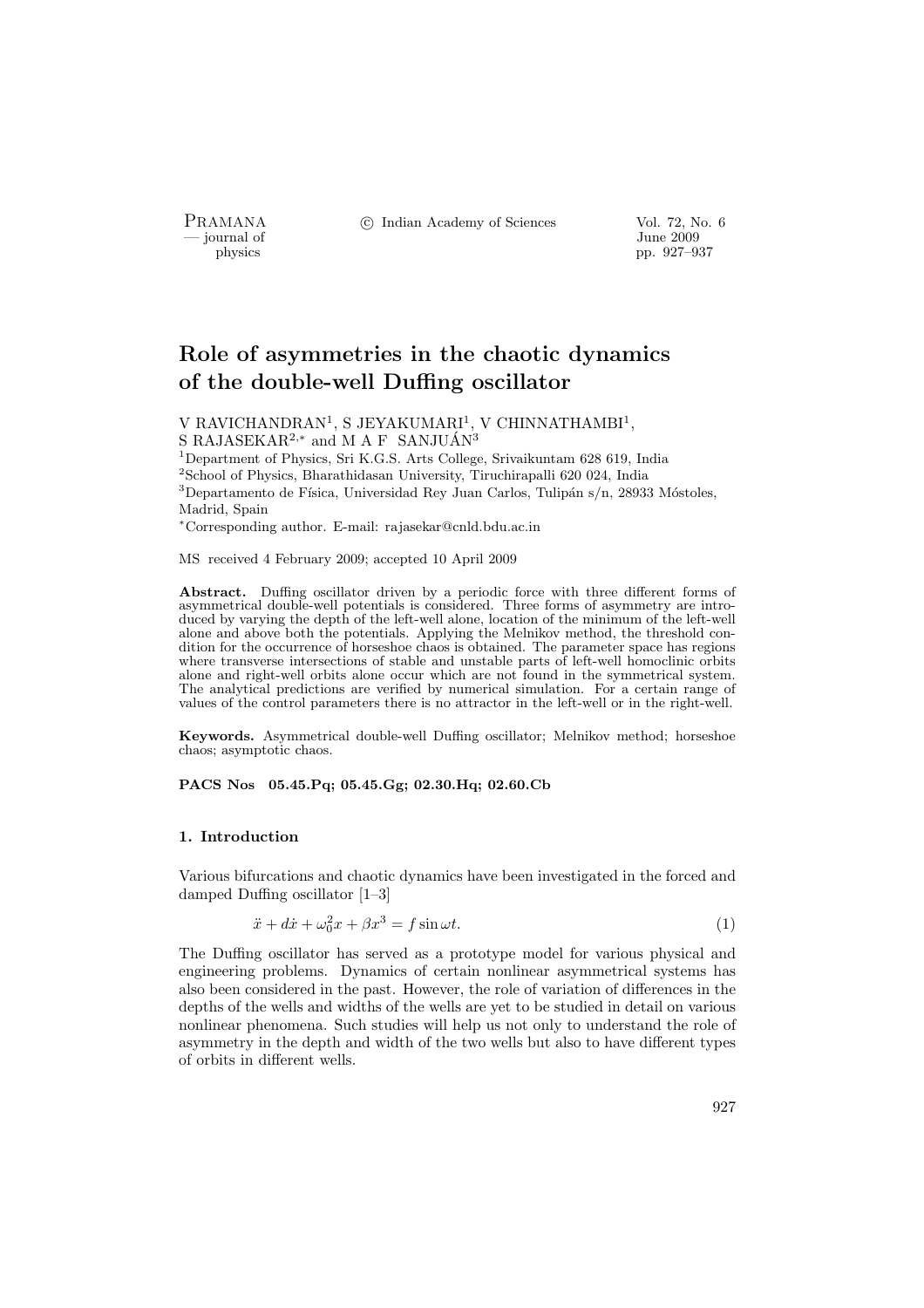Asymmetry can be introduced in different ways in the system (1). For instance, addition of constant bias [4–6], quadratic nonlinear term  $x^2$  [4,7–9], variable shape parametric perturbation [10,11], replacing cubic nonlinearity by the quadratic nonlinear term [12–14] and asymmetrical periodic driving force [15] have physical significance and represent real physical systems in different disciplines. In the presence of such symmetry breaking perturbations, the occurrence of homoclinic bifurcation, structure of strange attractors, hysteresis jump, routes to chaos, basin boundary structure and escape dynamics have been investigated in the Duffing oscillator. In addition, the effect of variable shape forces [16,17], different types of periodic forces [15] and nonlinear damping [18,19] have also been analysed.

In the present work we wish to study the role of asymmetries, particularly the difference in the depths and widths of the two wells, in the chaotic dynamics of the linearly damped Duffing oscillator driven by the external force  $f \sin \omega t$ . We consider three different double-well asymmetrical potentials  $V_1$ ,  $V_2$  and  $V_3$  given by

$$
V_i(x) = \begin{cases} -\frac{1}{2}x^2 + \frac{1}{4}\beta x^4, & x \ge 0\\ -\frac{1}{2}A_i x^2 + \frac{1}{4}B_i \beta x^4, & x < 0 \end{cases}
$$
 (2)

where  $i = 1, 2, 3, A_1 = B_1 = \alpha, A_2 = 1/\alpha^2, B_2 = A_2^2, A_3 = 1, B_3 = 1/\alpha^2$  and  $\alpha$ ,  $\beta > 0$ . For  $\alpha \neq 1$ , the three potentials  $V_1 - V_3$  have distinct characteristic features. The right-well of them is independent of the asymmetry parameter  $\alpha$ . The shape of the left-well alone can be changed by varying the parameter  $\alpha$ . The parameter  $\alpha$  induces asymmetry in the potentials (2) in different forms. In  $V_1$ ,  $V_2$  and  $V_3$ the depth of the left-well alone, the location of the local minimum of the left-well alone and both the depth and the local minimum of the left-well respectively can be varied by the control parameter  $\alpha$  by keeping the shape of the right-well unchanged. Figure 1 depicts the effect of asymmetry parameter  $\alpha$  on the three potentials for  $\beta = 1$ .

The potentials  $V_1$ ,  $V_2$  and  $V_3$  can be experimentally realizable by applying suitable electric or magnetic fields in the region  $x < 0$  of the physical systems represented by the symmetrical double-well Duffing oscillator [2,20]. For example, in the experiments with the double-well system of submicron Bi wires change in the depth of one well is produced by varying the applied magnetic field in the region  $x < 0$ [21,22]. A double-well potential with the depth of one well larger than that of the other well is observed to be an appropriate model of auditory nerve fibre response [2]. Stochastic resonance in the quantum version of a system with the potential  $V_1$ has been studied [23].

The main objective of the present paper is to examine both analytically, using the Melnikov method [2,24], and numerically, the role of depth and location of the local minimum of the left-well on the occurrence of homoclinic and asymptotic chaos. We are interested in the prediction of horseshoe chaos since it is considered as an important source of structural instability of nonlinear systems and the threshold curve for its occurrence in the parameter space indicates regions where dramatic structural changes occur. The Melnikov method gives a function, involving all the parameters of the system, which measures the distance between the stable and unstable manifolds of the saddle. The existence of simple zeros and change in the sign of the Melnikov function at some time  $t_0$  imply the occurrence of horseshoe chaos. Using the Melnikov method we analyse the role of the asymmetry parameter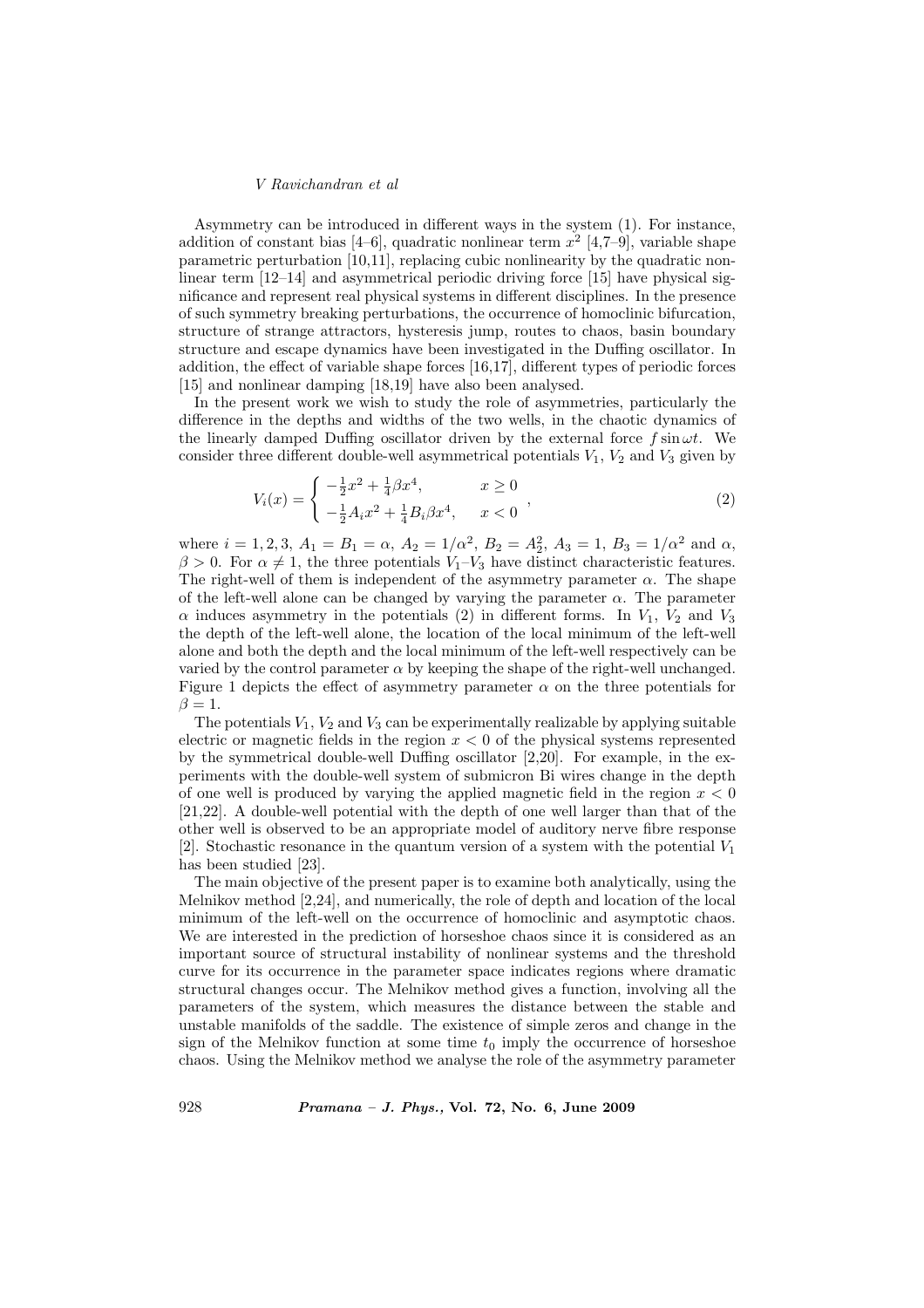Chaotic dynamics of the double-well Duffing oscillator



**Figure 1.** The potentials  $V_1$ ,  $V_2$  and  $V_3$  for three values of  $\alpha$  and  $\beta = 1$ . In all the subplots the potential curves a, b and c correspond to  $\alpha = 0.5$ , 1 and 1.5 respectively.

 $\alpha$  on the onset of horseshoe chaos in the left-well and right-well. Then we carry out numerical study on the onset of asymptotic chaos and bifurcation phenomenon.

As a result of our investigations, we have found certain interesting and nontrivial results. The three kinds of asymmetries lead to the onset of horseshoe chaos and bifurcation phenomenon at different values of the control parameters in the two wells. In the symmetrical double-well system the Melnikov threshold curve (at which the Melnikov function becomes zero) divides the parameter space into two regions. Below the curve the stable and unstable manifolds of the saddle in  $x < 0$ and  $x > 0$  are well separated and no horseshoe chaos occurs. In this region the system shows regular behaviour. Above the threshold curve transverse intersections of the stable and unstable manifolds of the saddle in  $x < 0$  and  $x > 0$  occurs. Near the threshold curve the onset of asymptotic chaos or transient chaos is expected. In the asymmetrical systems two additional regions where intersections of the manifolds in  $x < 0$  alone and in  $x > 0$  alone occur do also exist. In the symmetrical system two types of motion (regular or chaotic) occurs: (i) Two coexisting stable orbits, one confined to  $x < 0$  and another confined to  $x > 0$ . These two orbits undergo bifurcations at the same value of the control parameter. (ii) Cross-well orbit traversing both the regions,  $x < 0$  and  $x > 0$ . The three asymmetries considered in our analysis do not alter the dynamics confined to the region  $x > 0$ . They alter the bifurcation scenario of the orbits confined to the region  $x < 0$ . Further, for a range of control parameters we observed no attractors confined to  $x < 0$  or  $x > 0$ .

The plan of the paper is as follows: In  $\S$ 2, we obtain the Melnikov function in the presence of linear damping and periodic forcing  $(f \sin \omega t)$  and determine the threshold condition for horseshoe chaos. Next, we study the threshold curve in  $(\alpha, f)$  and  $(f, \omega)$  parameter spaces where f and  $\omega$  are the amplitude and the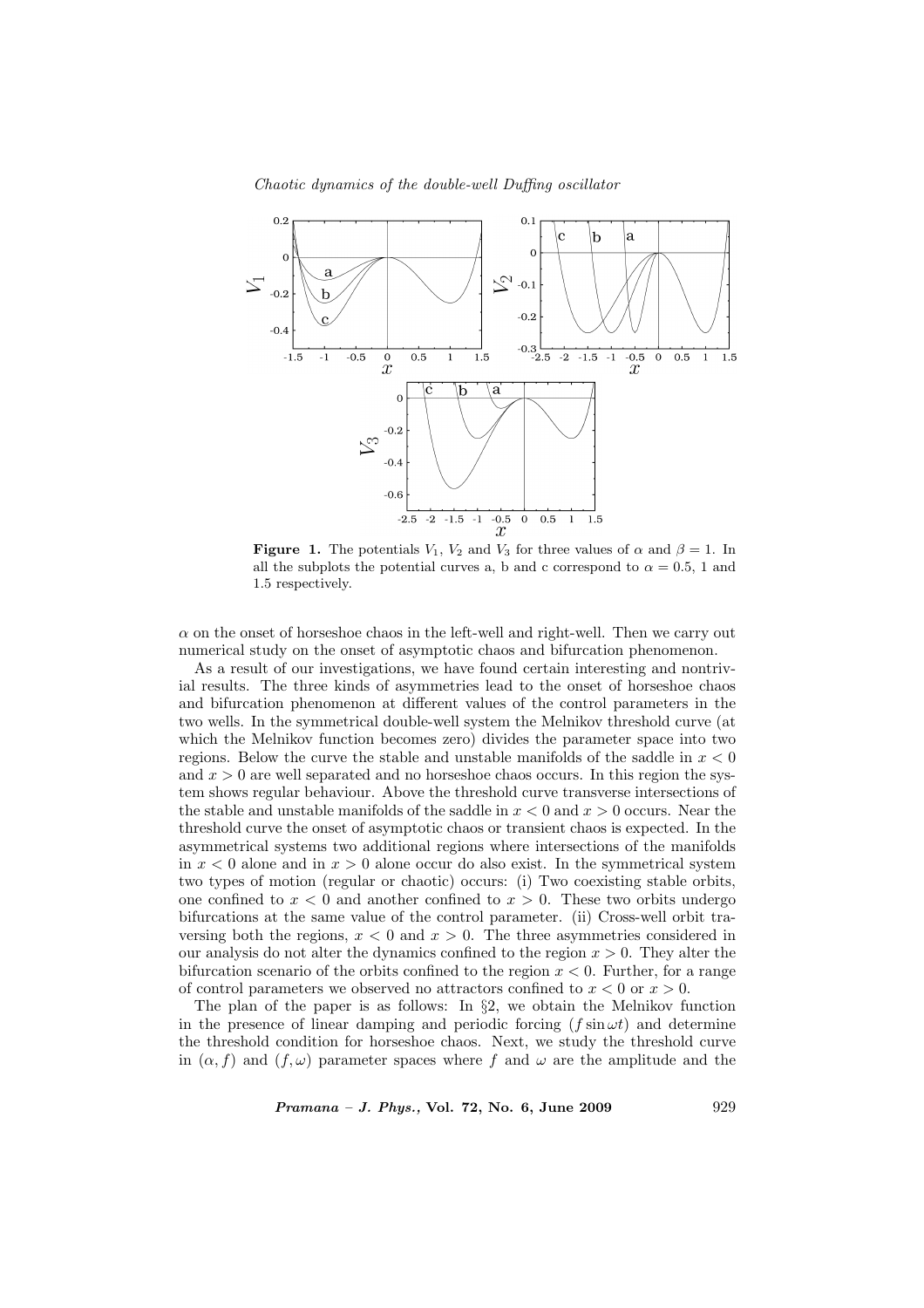angular frequency of the periodic force respectively. Interestingly, for a fixed value of  $\alpha$ ,  $\alpha \neq 1$ , onset of homoclinic bifurcation in the left-well and the right-well occur at different values of the parameters. In §3, analytical predictions are verified by numerically computing the stable and unstable manifolds of the saddle and also by comparing the Melnikov threshold value with the onset of asymptotic chaos or transient chaos. Finally, §4 contains conclusion.

# 2. Threshold curves for homoclinic intersections in  $(\alpha, f)$ and  $(f, \omega)$  planes

The equations of motion of the systems corresponding to the potentials  $V_1-V_3$  with the addition of a linear damping term dx and the external periodic force  $f \sin \omega t$ are given by

$$
\dot{x} = y,\tag{3a}
$$

$$
\dot{y} = -\frac{\mathrm{d}V_i}{\mathrm{d}x} + \epsilon \left[ -\mathrm{d}y + f\sin\omega t \right],\tag{3b}
$$

where  $i = 1, 2, 3$ . We call the systems with the asymmetrical potentials  $V_1$ ,  $V_2$  and  $V_3$  as system-1, system-2 and system-3 respectively. The homoclinic orbits of the unperturbed systems ( $\epsilon = 0$ ) with the potentials  $V_1$ ,  $V_2$  and  $V_3$  are given by

$$
x_{i,h}(t) = \begin{cases} x_{i,h}^+ = \sqrt{2/\beta} \text{ sech } t, & x > 0\\ x_{i,h}^- = -\sqrt{2/\beta} \gamma_i \text{ sech } \delta_i t, & x < 0 \end{cases},
$$
\n(4)

where  $i = 1, 2, 3$  and  $\gamma_1 = 1$ ,  $\gamma_2 = \gamma_3 = \alpha$ ,  $\delta_1 = \alpha$ ,  $\delta_2 = 1/\alpha$  and  $\delta_3 = 1$ . The part of the homoclinic orbits moving away from the saddle point in the region  $x < 0$ and  $x > 0$  are termed as unstable manifolds  $W_u^-$  and  $W_u^+$  respectively. Similarly,  $W_{\rm s}^-$  and  $W_{\rm s}^+$  are the stable manifolds approaching the saddle in the regions  $x < 0$ and  $x > 0$  respectively.

For a system of the form

$$
\dot{x} = f_1(x, y),\tag{5a}
$$

$$
\dot{y} = f_2(x, y) + \epsilon g(x, y, t),\tag{5b}
$$

where g is periodic in t with period-T, the Melnikov function is given by  $[2,24]$ 

$$
M(t_0) = \int_{-\infty}^{\infty} f_1(X_h(t)) [g(X_h(t)), t + t_0] dt,
$$
\n(6)

where  $X_h = (x_h, y_h)$  represents homoclinic orbits of the unperturbed systems. For each of the three unperturbed systems, the homoclinic orbits in the left-well and the right-well are different. Therefore, the analytical expression for  $M(t_0)$  will be different for  $x < 0$  and  $x > 0$ .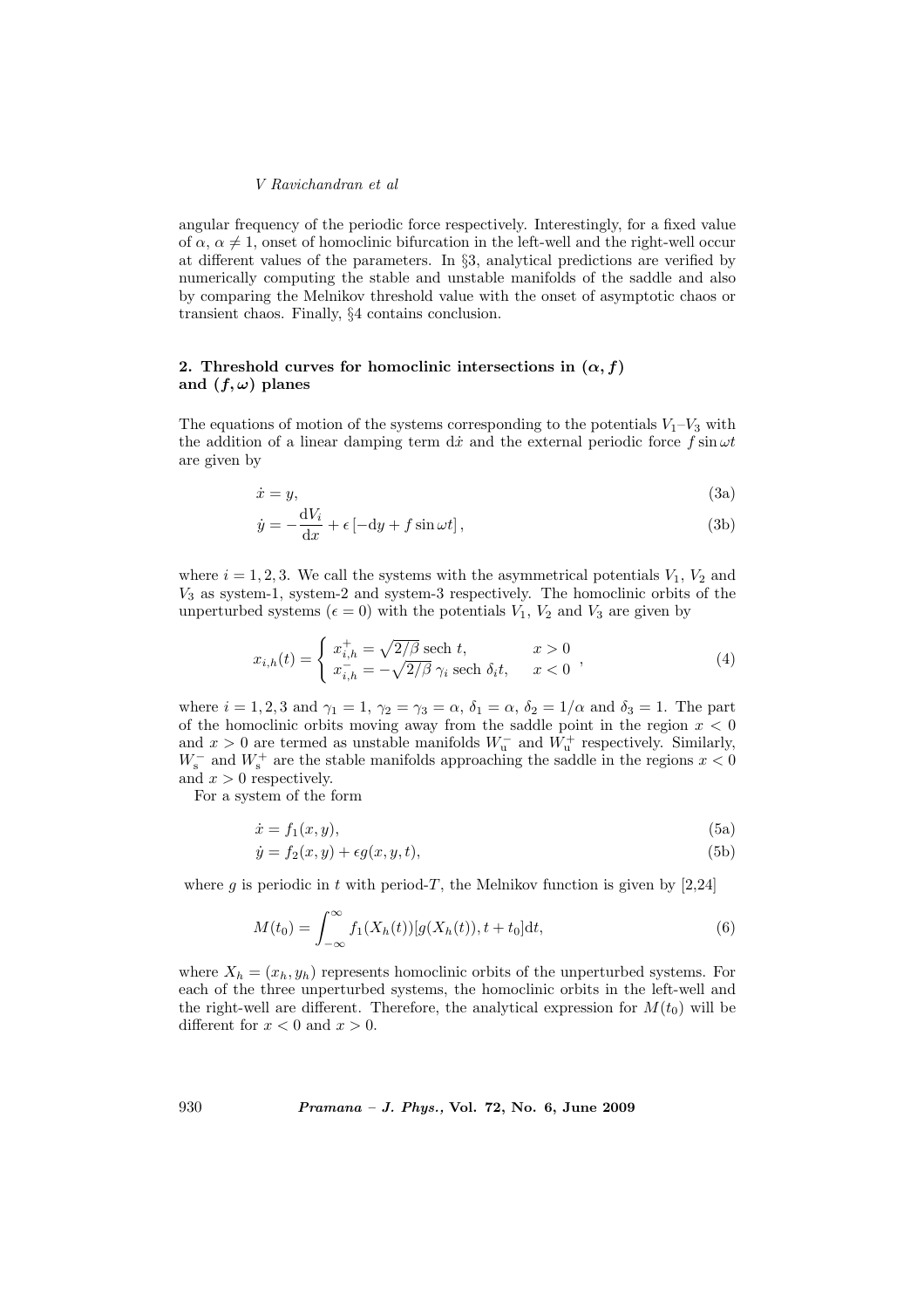## Chaotic dynamics of the double-well Duffing oscillator

For eq. (3) the Melnikov function is given by

$$
M^{\pm}(t_0) = \int_{-\infty}^{\infty} y_h^{\pm} [-\mathrm{d}y_h^{\pm} + f \sin \omega (t + t_0)] \mathrm{dt},\tag{7}
$$

where + and – signs refer to the regions  $x > 0$  and  $x < 0$  respectively and  $y_h^{\pm} = \dot{x}_h^{\pm}$ . The function  $M^{\pm}(t_0)$  for the three systems are calculated as

$$
M_{1,2,3}^{+}(t_0) = M^{+}(t_0) = -A + B \operatorname{sech} C \cos \omega t_0, \tag{8}
$$

$$
M_1^-(t_0) = -A\sqrt{\alpha} - \frac{B}{\sqrt{\alpha}} \operatorname{sech}(C/\sqrt{\alpha}) \cos \omega t_0, \tag{9}
$$

$$
M_2^-(t_0) = -A\alpha - B\alpha^2 \operatorname{sech}(C\alpha) \cos \omega t_0, \tag{10}
$$

$$
M_3^- (t_0) = -A\alpha^2 - B\alpha \operatorname{sech} C \cos \omega t_0, \tag{11}
$$

where  $A = 4d/(3\beta), B =$ p  $2/\beta f \pi \omega$  and  $C = \pi \omega/2$ . The parameter  $\alpha$  occurs in different forms in the Melnikov functions given by eqs  $(8)$ – $(11)$ . The intersections of the homoclinic orbits, that is intersections of stable and unstable manifolds, are the necessary conditions for the existence of chaos. Homoclinic bifurcation occurs when  $M(t_0)$  has a simple zero and changes sign. The necessary threshold condition on the parameters of the systems for horseshoe chaos can be obtained from eqs (8)– (11). For all the three systems the threshold condition for horseshoe chaos in the right-well is given by  $f_M^+ \geq$ en  $\beta/2$  ( $A/\pi\omega$ ) cosh C. We can obtain similar conditions for horseshoe chaos in the left-well for the three systems and denote the threshold values of f as  $f_M^-$ . In general,  $f_M^- \neq f_M^+$  for  $\alpha \neq 1$ .

The threshold curves for horseshoe chaos can be obtained in the  $(f, \alpha)$  parameter plane. We fix  $\beta = 1$ ,  $\omega = 1$  and  $d = 0.5$ . A typical plot of  $f_M$  against  $\alpha$  is shown in figure 2. The characteristic differences and the similarities of the threshold curves of the three systems are summarized below:

- For systems 1 and 2 the variation of  $f_M^-$  is nonlinear. For system-3 it varies linearly with  $\alpha$ .
- The  $(f, \alpha)$  plane consists of four distinct regions. In the region  $R_1$ , intersections of the stable and unstable manifolds of saddle do not occur. Homoclinic intersections occur in both wells in the region  $R_2$ . In the regions  $R_3$  and  $R_4$  homoclinic intersections in the right-well alone and in the left-well alone respectively occur. These two regions are due to the asymmetry in the potentials. For  $\alpha$ ,  $f > 0$  the area of the region  $R_4$  is much smaller than the other regions. However, the area of  $R_4$  in system-3 is much larger than those of systems 1 and 2.
- In systems 1 and 2,  $f_M^- = f_M^+$  at a value of  $\alpha$ , say  $\alpha'$ , in addition to the value  $\alpha = 1$  (figures 2a and 2b) and there are two  $R_3$  regions, one with  $\alpha < \alpha'$  and the other with  $\alpha > 1$ . In system-3, the regions  $R_1 - R_4$  occur only once and all these regions meet at the point  $(\alpha = 1, f = f_M^{\perp} = f_M^{-})$  which corresponds to the symmetrical system.
- In systems 1 and 2, for  $\alpha < \alpha'$  and  $\alpha > 1$ , we find  $f_M^+ < f_M^-$  while  $f_M^+ > f_M^-$  for  $\alpha' < \alpha < 1$ . In system-3  $f_M^+ > f_M^-$  for  $\alpha < 1$  while  $f_M^+ < f_M^-$  for  $\alpha > 1$ .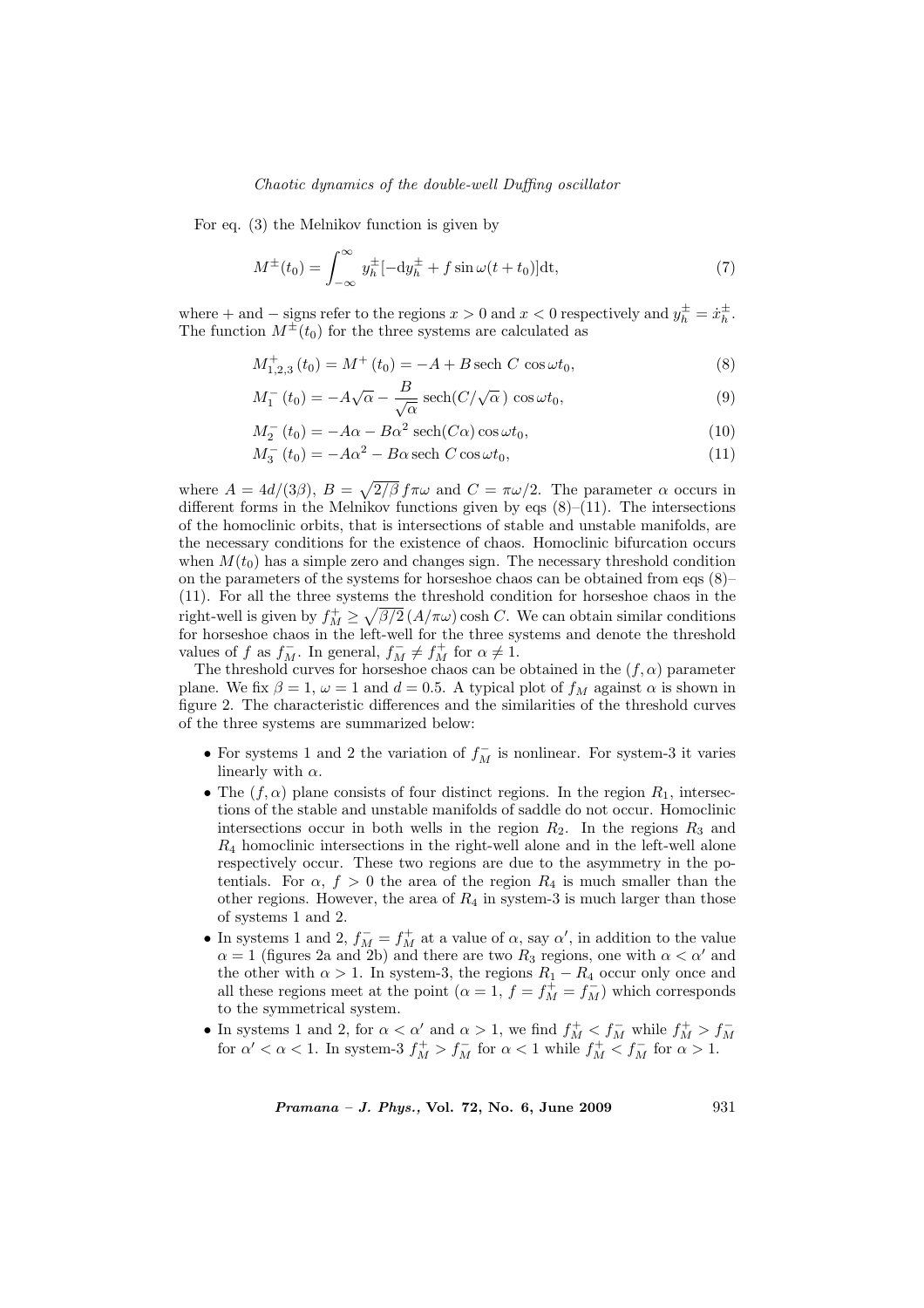

**Figure 2.** Plots of  $f_M^+$  and  $f_M^-$  vs.  $\alpha$  for (a) system-1, (b) system-2 and (c) system-3. In all the subplots dashed horizontal line and continuous curve represent  $f_M^+$  and  $f_M^-$  respectively. The two closed circles in the subplots (a) and (b) for systems 1 and 2 mark the values of  $\alpha$ , namely  $\alpha'$  and 1, at which  $f_M^- = f_M^+$ . For system-3,  $f_M^- = f_M^+$  only at  $\alpha = 1$ .

Next, we fix the value of  $\alpha$  and vary the frequency  $\omega$  of the driving force. The threshold curves in  $(f, \omega)$  plane have certain similarities and differences with those in the  $(\alpha, f)$  plane:

- In all the three systems the threshold curves are nonlinear (figure 3).
- $\bullet$  For systems 1 and 2 the  $f_{\rm M}^-$  curve for a fixed value of  $\alpha$  crosses  $f_{\rm M}^+$  curve and the  $(f, \omega)$  plane can be divided into four regions similar to those noticed in the  $(\alpha, f)$  plane. For system-3, for each value of  $\alpha$ , the  $f_M^-$  and  $f_M^+$  curves are noncrossing and they divide the  $(f, \omega)$  plane into three regions only.
- $\bullet$  For systems 1 and 2 for each value of  $\alpha$  there exists a critical frequency  $\omega_{\rm c}$  at which  $f_M^- = f_M^+$ . However, in system-1, as  $\alpha$  increases  $\omega_c$  also increases while in system-2,  $\omega_c$  decreases with increase in  $\alpha$ . In system-3, for each value of  $\alpha, \alpha \neq 1, f_M^{\perp}$  is always different from  $f_M^+$ .
- Consider system-3. From figure 3c we infer that for  $\alpha < 1$  occurrence of the right-well homoclinic bifurcation alone cannot be observed for any set of values of  $(f, \omega)$ . Similarly, for  $\alpha > 1$  the left-well homoclinic intersection alone is not possible. These two properties of system-3 in  $(f, \omega)$  plane are not found in  $(\alpha, f)$  plane for the other two systems.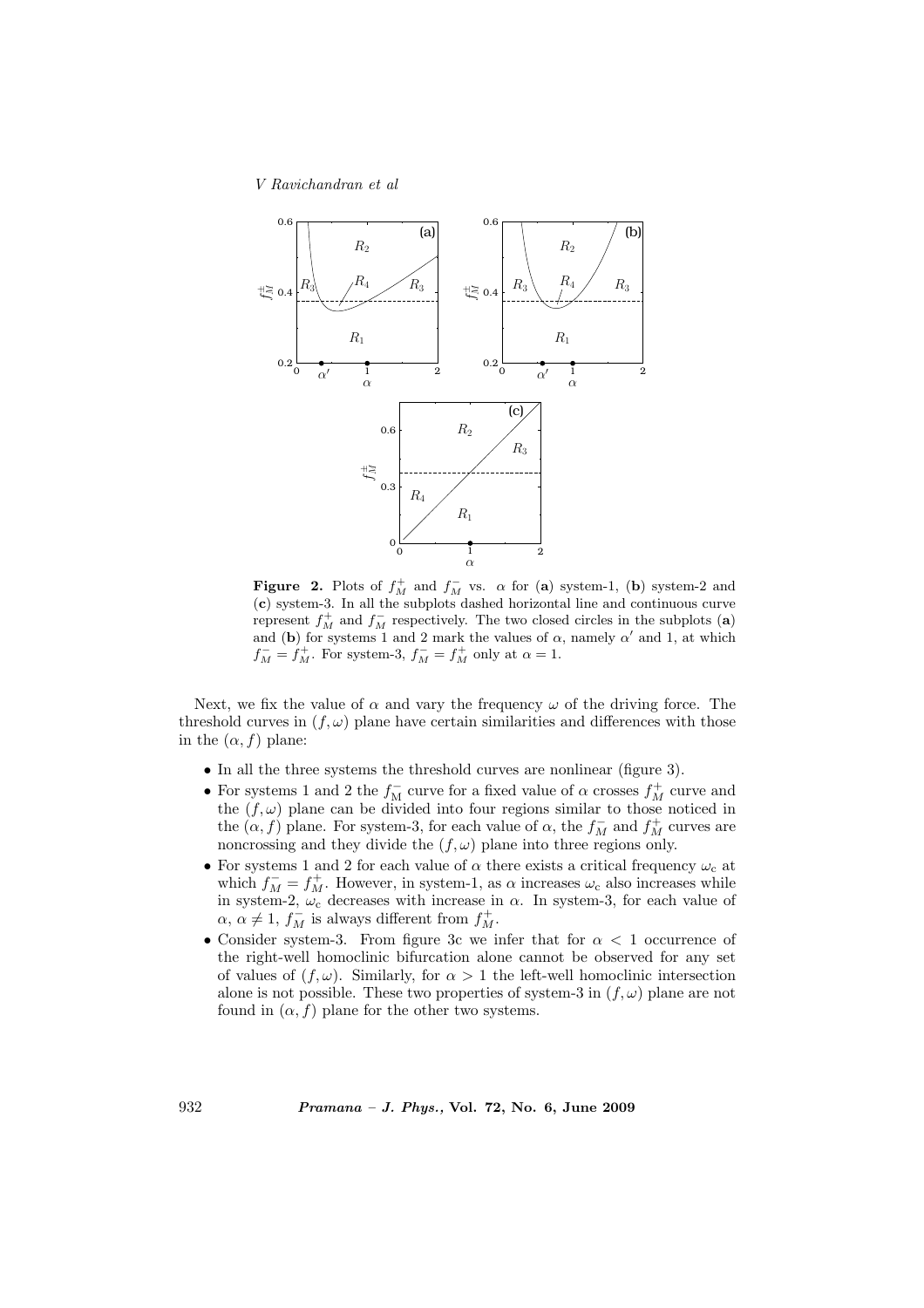Chaotic dynamics of the double-well Duffing oscillator



**Figure 3.** Melnikov threshold curves for homoclinic intersections in  $(f, \omega)$ parameter plane for fixed values of  $\alpha$  for the three asymmetrical systems. In all the subplots the dashed curve represents  $f_M^+$  (as well as  $f_M^-$  for  $\alpha = 1$ ).

#### 3. Numerical results

In this section we numerically integrate the equations of motion of the three asymmetrical systems and verify the analytical results obtained from the Melnikov function.

First, we show an example in system-1 where, when  $f$  is varied transverse intersection of manifolds of the saddle in the right-well alone is not possible but other cases are possible. This happens when  $f_M^-\lt f_M^+$ . For  $\alpha=0.5$  we find  $f_M^-=0.345$ and  $f_M^+ = 0.3765$ . No intersection of stable and unstable parts of  $W^-$  and  $W^+$ occur for  $f < f_M^-$  (figure 4a); left homoclinic intersections of  $W_u^-$  and  $W_s^-$  alone occur for  $0.345 < f < 0.3765$  (figure 4b) and transverse intersections of both the left-well and the right-well orbits occur for  $f > 0.3765$  (figure 4c).

In order to know the nature of local bifurcations near the Melnikov threshold values, we numerically study the long time motion. Figures 5a and 5b show two bifurcation diagrams, one with the initial condition chosen in the left-well and the other with the initial condition chosen in the right-well for the starting value of f. In the left-well, at  $f = 0.3556$  (which is close to the Melnikov threshold value  $f_M^-$  = 0.345), the period-2T orbit becomes unstable and the trajectories with various initial conditions jump to the right-well after a long transient and remains there forever. At  $f = 0.365$  the chaotic attractor which is previously confined to the right-well now begins to visit the left-well also. Initially the orbit visits only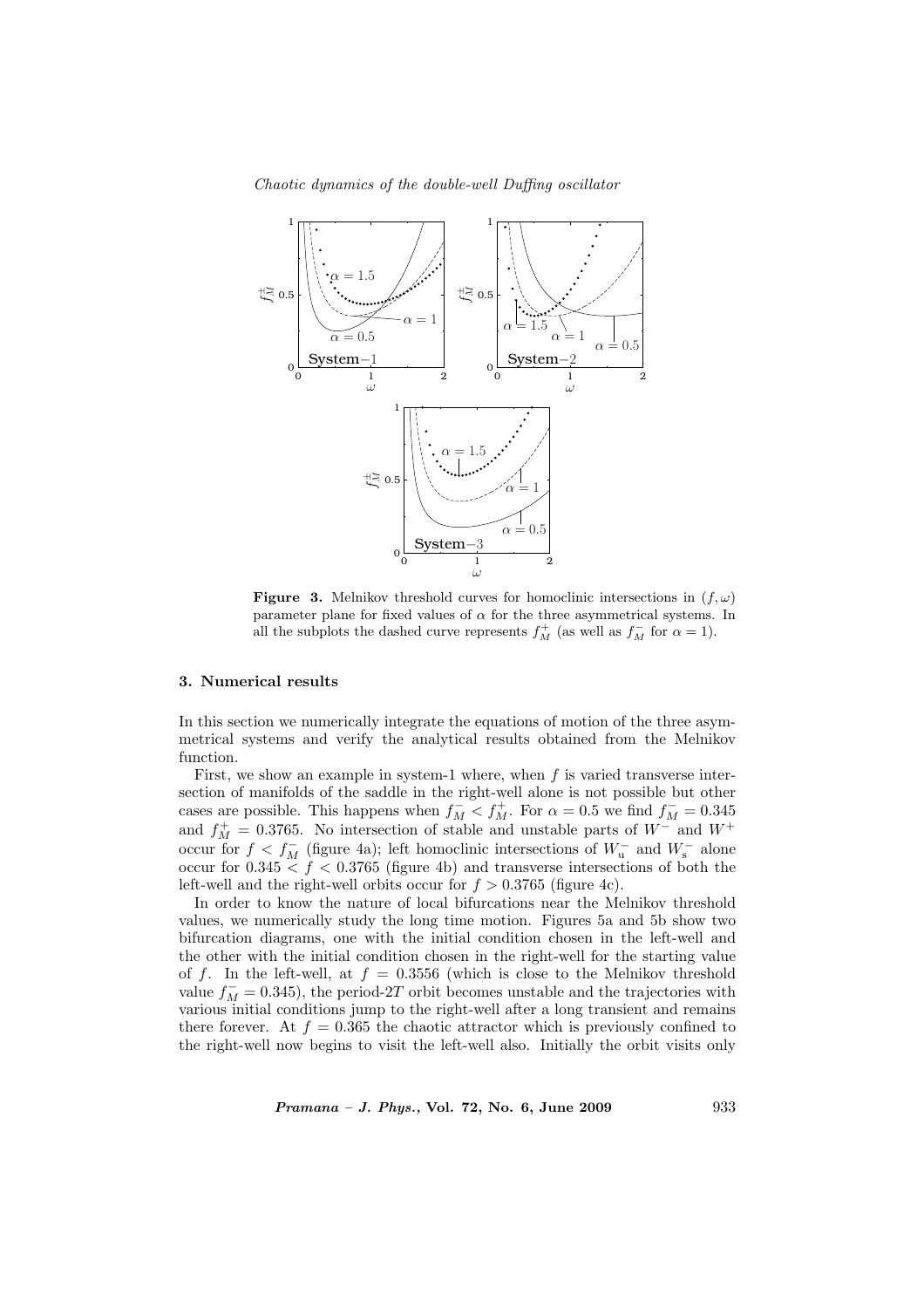

Figure 4. Stable and unstable manifolds of the saddle of systems 1, 2 and 3 for three values of f.  $\alpha = 0.5$  for systems 1 and 3 and is 0.75 for system-2. The subplots  $(a-c)$ ,  $(d-f)$  and  $(g-i)$  are for systems 1, 2 and 3 respectively.

a small region near the origin in the left-well. At  $f = 0.3835$  the onset of fully cross-well chaotic motion (crossing both the minima of the wells) is found. This value of f is close to the analytically predicted Melnikov critical value  $f_M^+ = 0.3765$ .

For system-2 with  $\alpha = 0.75$  we find  $f_M^- = 0.3557$  and  $f_M^+ = 0.3765$ . Transverse intersection of homoclinic orbits do not occur for  $0 < f < f_M^-$  = 0.3557. Intersections of stable and unstable orbits in the left-well alone can occur for  $0.3557 < f < 0.3765$ . For  $f > 0.3765$  orbits in the two wells can intersect. These are shown in figures 4d–4f. Similar dynamics is found in system-3 also. For example, when  $\alpha = 0.5$  the Melnikov threshold values are  $f_M^-$  = 0.1883 and  $f_M^+$  = 0.3765. As shown in figure 4g for  $f = 0.15 < f_M^-$  the stable and unstable parts of  $W^+$  and  $W^-$  are well separated; at  $f = 0.3$  (figure 4h) which lies between  $(f_M^-, f_M^+)$  transverse intersections of the left-well manifolds alone occur and for  $f = 0.5 > f_M^+$  (figure 4i) the stable and unstable parts of both  $W^+$  and  $W^-$  intersect. Dynamics highly sensitive to initial conditions chosen in the left-well is observed near  $f_M^- = 0.1883$ . At  $f = 0.192$ , after a chaotic transient, the trajectories from the left-well jump to the right-well and settle to a period- $T = 2\pi/\omega$ ) attractor confined to the right-well. Cross-well chaotic motion occurs at  $f = 0.3835$ .

For a range of fixed values of  $\alpha$ , systems 1, 2 and 3 have  $f_M^- > f_M^+$ . In this case, when  $\tilde{f}$  is varied from a small value, we have the scenario of no transverse intersection of stable and unstable parts of  $W^+$  and  $W^-$  for  $0 < f < f_M^+$ ; transverse intersections of the manifolds  $W^+_s$  and  $W^+_u$  in the right-well alone for  $\hat{f}^+_M < f < f^-_M$ and intersections of the stable and unstable parts of  $W^+$  and  $W^-$  in the two wells for  $f > f_M^-$ . For example, for system-2 with  $\alpha = 1.5$  the Melnikov threshold values are  $f_M^+ = 0.3765$  and  $f_M^- = 0.533$ . Figure 6 shows the numerically computed stable and unstable manifolds of homoclinic orbits for three values of  $f$ . In figure 6b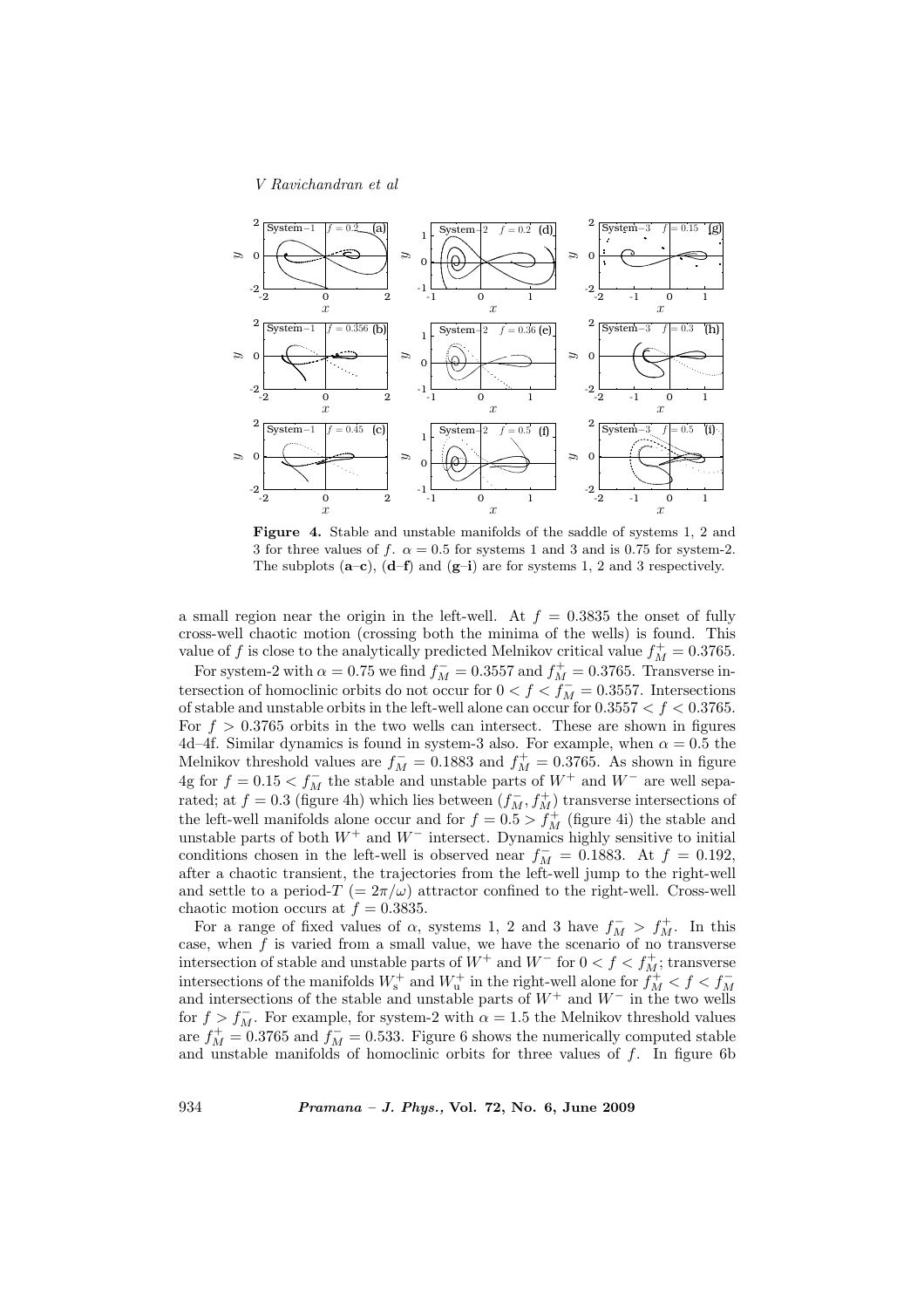Chaotic dynamics of the double-well Duffing oscillator



Figure 5. Bifurcation diagrams of system-1 with the initial condition chosen in the left-well  $(a)$  and in the right-well  $(b)$  for the starting value of f for  $\alpha = 0.5$ .



Figure 6. Numerically computed part of the stable and unstable manifolds of homoclinic orbits in the Poincaré map of system-2 for three values of  $f$  for  $\alpha = 1.5$ .

where  $f = 0.45$  lying between  $f_M^+$  and  $f_M^-$  intersections of the stable and unstable parts of  $W^+$  alone are seen. For  $f = 0.6$  intersection greater than  $f_M^+$  and  $f_M^-$  of stable and unstable parts of both  $W^+$  and  $W^-$  are noticed (figure 6c). The onset of chaotic motion confined to the right-well is found at  $f = 0.3588$  which is close to the analytical threshold value  $f_M^{\pm} = 0.3765$ . At  $f = 0.54$ , a value of f close to  $f_M^-$  = 0.533 cross-well chaotic motion is observed. Similar results are found for systems 1 and 3.

We note that for  $\alpha = 1$  there is no parametric values for which no attractor exists in the left-well or right-well. When  $\alpha \neq 1$  in the three systems depending upon the values of  $\alpha$  there are regions in the parameter space where there is no attractor in the left-well or in the right-well. For a range of values of  $f$  the equations of motion of the systems  $1-3$  are numerically integrated for  $10<sup>4</sup>$  initial conditions chosen in the interval  $x, \, \dot{x} \in [-2, 2]$ . For each initial condition, we found the attractor after leaving 500 drive cycles as transient. Based on this analysis and the phase portrait of the attractors we numerically identified the range of values of  $f$  where no attractor exists in the left-well or right-well. For  $\alpha = 0.5$  there is no attractor in the region  $x < 0$  in systems 1 and 3 for  $f \in [0.356, 0.365]$  and  $f \in [0.2, 0.365]$  respectively. On the other hand, when  $\alpha = 1.5$  attractor is not found in the region  $x > 0$  in systems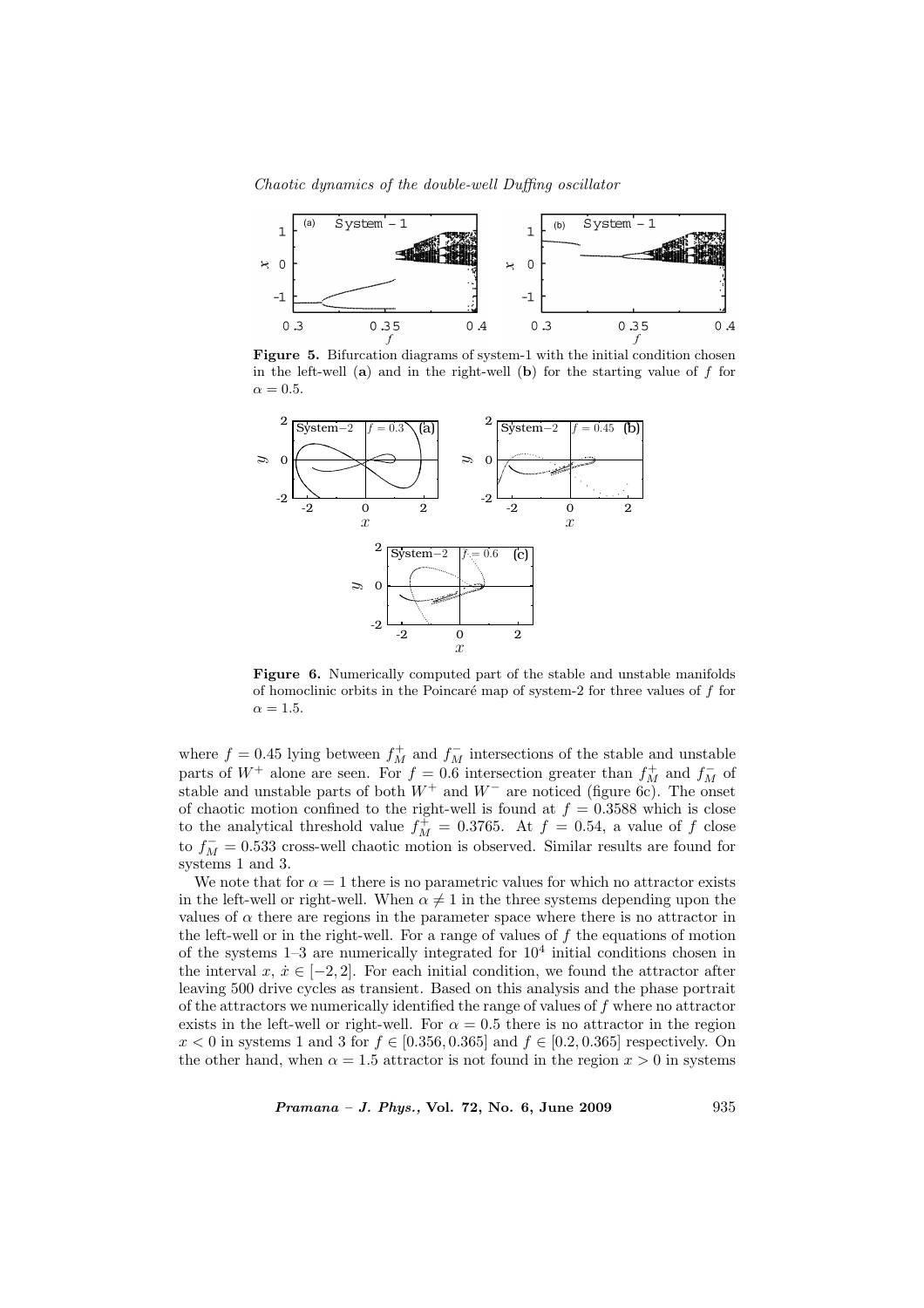

**Figure 7.** Plot of  $f_{\text{cwc}}$  (onset of cross-well chaos) as a function of  $\alpha$  for three asymmetrical systems. The  $f_{\text{cwc}}$  of systems 1, 2 and 3 are represented by closed circles, dashed line and continuous line respectively.

1 and 3 for  $f \in [0.38, 0.67]$  and  $f \in [0.383, 0.55]$  respectively. In system-2, for both  $0 < \alpha < 1$  and  $\alpha > 1$ , attractor confined to the region  $x > 0$  or partly visiting it is not found for a range of values of the control parameter  $f$ . For example, for  $\alpha = 0.5$  and 1.5 there is no attractor in the right-well for  $f \in [0.365, 0.58]$  and  $f \in [0.4, 0.52]$  respectively. Thus, by tuning the parameters it is possible to make all the trajectories to be confined in the region  $x < 0$  or  $x > 0$ .

For a range of values of  $\alpha$  we have calculated the critical value of f,  $f_{\text{cwc}}$ , at which the onset of cross-well chaos occurs in the three asymmetrical systems. Figure 7 shows the variation of  $f_{\text{cwc}}$  as a function of  $\alpha$  in the three systems.

# 4. Conclusion

We considered a linearly damped and periodically driven Duffing oscillator with three asymmetrical double-well potentials. Both analytically and numerically the occurrence of horseshoe chaos is studied. For the symmetrical Duffing oscillator system  $f_M^- = f_M^+$  and the parameter space is divided into two regions by the Melnikov threshold curve. In contrast, in the three asymmetrical systems two additional regions where intersections of the left-well orbits alone and the rightwell orbits alone occur do also exist. For a certain range of values of the control parameters there is no attractor in the left-well or in the right-well. This possibility is also not found in the symmetrical system. Furthermore, it would be important to analyse the effect of asymmetry on nonlinear phenomena such as stochastic and vibrational resonances in multi-well oscillators [25–27].

## Acknowledgement

The work of SR forms part of a Department of Science and Technology, Government of India sponsored research project. MAFS acknowledges financial support from the Spanish Ministry of Education and Science under project number FIS2006-08525.